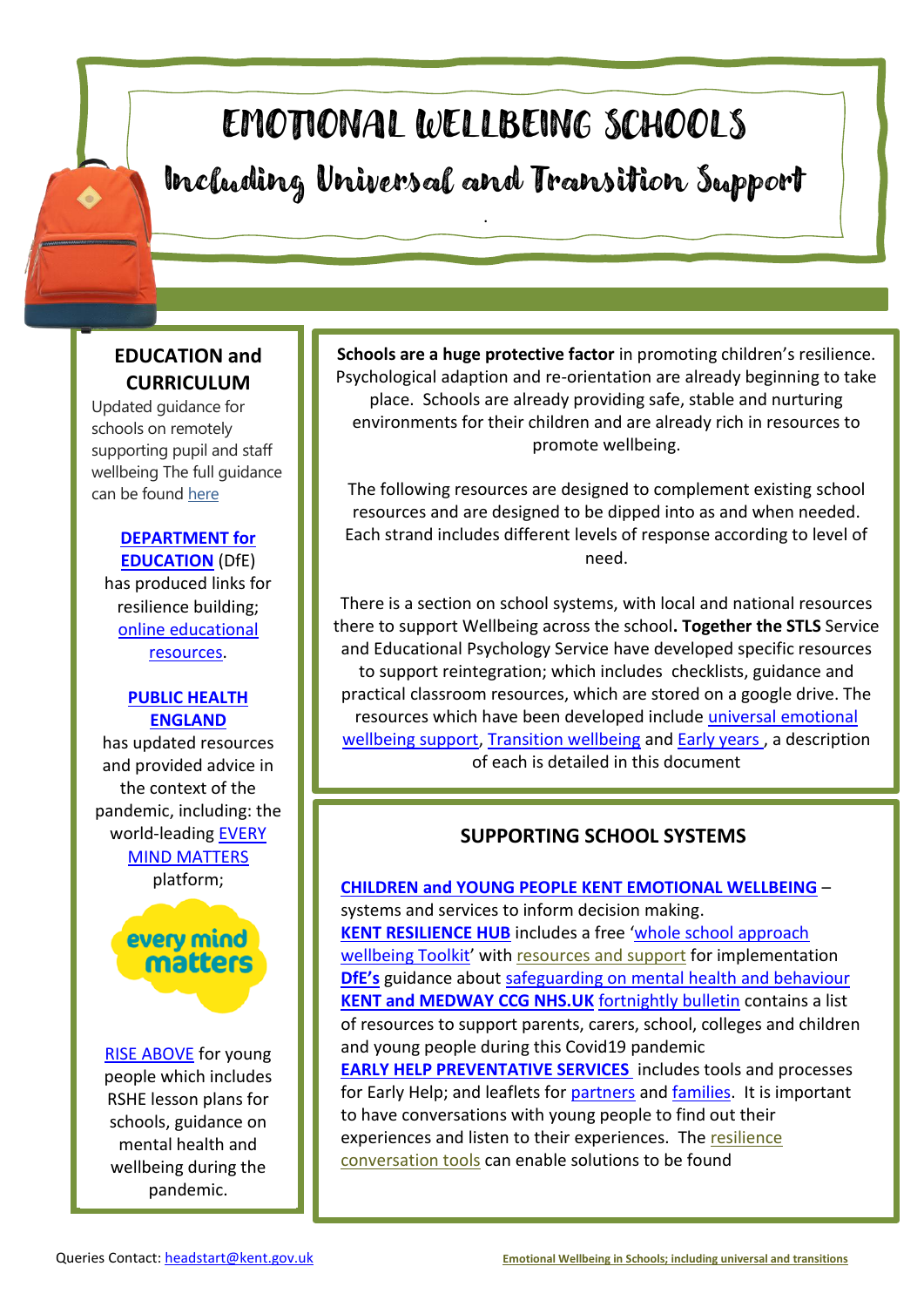**EDUCATION and CURRICULUM with specific focus on TRANSITION BACK INTO SCHOOL following COVID19.**

**Before you consider anything else on this page please refer to:**

# **[Dr Pooky](https://youtu.be/eicqCHk8dYg)  [Knightsmith's short](https://youtu.be/eicqCHk8dYg)  [video.](https://youtu.be/eicqCHk8dYg)**

This explains the importance of using nurture to transition pupils back into school after such unprecedented events as Covid 19 and Lockdown.

In this **section** you will find tools for you to assess the needs of your pupils and lesson plans to support your class to re-engage with learning. It is vital that you allow your pupils, and yourself, a few days 'settling in time' before attempting the assessments or any of the lessons. Some pupils will not have had any routine or structure to their day for many weeks and even going to bed/waking up may be difficult!

**[UNIVERSAL SUPPORT](https://drive.google.com/open?id=1enzXDSqh_qyPvHb2EUTBEqHbT6UR_K1m)** for children and young people is separated into the following five areas.

- **TRANSITIONS** from home to school, while at school and school to home. There is a separate support package for Year 6-7 transition.
- $\uparrow$  **SOCIAL SKILLS** how well the pupils are re-engaging with their friends.
- **ATITUDES TO LEARNING** how well the pupils are able to reengage with tasks specified by a teacher.
- **FEELINGS AND EMOTIONS** how well pupils are coping with the whole Covid 19 situation/experience.
- **PHYSICAL WELL BEING** how well pupils are coping physically? Are they sleeping etc?

There is a [google drive s](https://drive.google.com/open?id=1enzXDSqh_qyPvHb2EUTBEqHbT6UR_K1m)et up to share to a library of resources that contain Well Being Check in Templates and Lesson Plans.

The **WELL BEING CHECK IN** Templates - After the settling in time and before starting to work with your pupils/students, it is important for you to assess what your class needs. We have therefore included a 'Wellbeing Check" for teachers to complete and a Pupil Wellbeing Check (one for primary and one for Secondary) to judge the level and type of support individuals, groups and class cohorts will need. These assessments have been linked to the five areas of support. The teacher's check has been provided in Word and Excel form and the pupil ones in Word. You may like to use the pupil questions to create an online questionnaire for your class using Forms/Survey Monkey etc. Please feel free to adapt these forms to suit your own school's needs.

Using the results of the Wellbeing Checks, those with the majority of answers falling into 'green' should just require universal lessons (provided in this section). For those with answers falling into 'amber' may require targeted intervention and those with answers falling into 'red' may require intensive intervention. Support with those needing 'amber' and 'red' intervention can be found in other sections of the Kent Support Pack.

The **LESSON PLANS/DISCUSSION POINTS/IDEAS** for KS1/2 and KS3/4 contained in this section have been designed for class/form teachers to support their pupils to return to the demands of the school day. We envisage Primary Schools delivering the support any time during the school day and Secondary Schools during Form Time. They promote and encourage a Wellbeing approach and support schools to offer nurturing experiences both inside and outside of the classroom.

It is important to remember that the lessons offered are not in any sequential order or have any time limit. One lesson/idea may take you 4 or 5 lessons over a week as you develop your understanding of pupils' needs, and another may simply take 30mins. You could also repeat some lessons which will certainly help if some pupils return before/after others. Lessons should be completely pupil centred.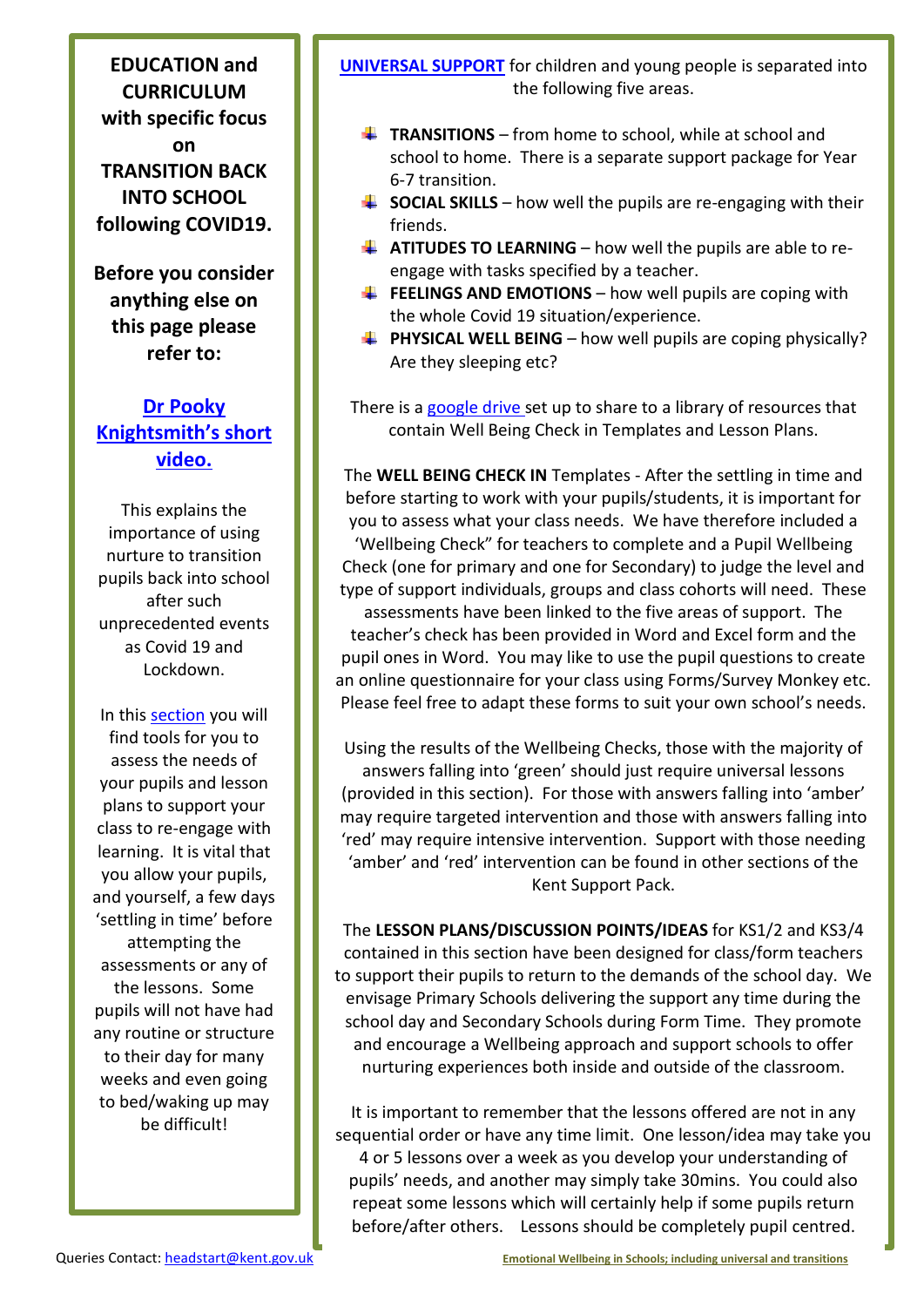#### **[EARLY YEARS](https://drive.google.com/open?id=1whI9MdoODwGoUhcGlLjjWx1KRjoqY_4E)  [TRANSITIONS](https://drive.google.com/open?id=1whI9MdoODwGoUhcGlLjjWx1KRjoqY_4E)**

For most children, starting a new nursery, school or key stage is a relatively smooth process, but transition is also a time of vulnerability for children and young people as they progress through their educational careers." (National Foundation for Educational Research) This section draws on the [resources](https://drive.google.com/open?id=1whI9MdoODwGoUhcGlLjjWx1KRjoqY_4E) by the Kent County Council Early Years and Childcare Service including a:

- Framework
- Audit tool
- School Readiness
- Transition Leaflet
- Useful guide



[campaign](http://resiliencehub1.wpengine.com/draw-your-own-solution/?utm_source=radio%20advertising&utm_medium=illustrations&utm_campaign=DYOS%20phase%201%20-%20support%20page) will help young people become more aware of what resilience is, and how to increase their levels of resilience.

#### **[UNIVERSAL TRANSITIONS](https://drive.google.com/open?id=1bxahwQ-WD6pcZI-dh90v9J3UZbLlgd6y)**

In the [google drive](https://drive.google.com/open?id=1bxahwQ-WD6pcZI-dh90v9J3UZbLlgd6y) you will find information to support pupils between Years 6 and 7. We have also provided a document that you may find useful to support pupils moving from an Infant to Junior School.

#### **YEAR 6 & 7 TRANSITIONS**

All schools will have some provision in place to support their pupils at this critical stage in their education. The following information has been devised, in consultation with secondary schools, to help primary schools support and prepare their pupils for the move to secondary school in September. The pack works just as well if the activities have to be sent home for those not returning as for those in school in term 6.

#### This pack *includes*:

A set of generic activities and tasks suitable for pupils going to any secondary school, which cover important issues such as time management, planning journeys to school, reading a timetable and budgeting lunch money.

• 'Tips' for you to email out to Y6 parents/carers on a weekly basis. These 'tips' link directly to the pupil activities and suggest additional activities and discussion points so that parents/carers can also support their child's transition to secondary school.

#### **Moving from Infant to Junior School**

For some of our younger pupils, not only will they be returning to school in September after a long break, they will also be returning to a new school. Whilst most Infant and Junior Schools are linked closely both by geography and community, some 7 year olds will find this transition difficult. We have therefore created a [document](https://drive.google.com/drive/folders/1bxahwQ-WD6pcZI-dh90v9J3UZbLlgd6y) to help provide the Junior School with the essential information to help ease the move. Its completion will enable KS2 teachers to ensure that the appropriate and necessary interventions are in place, friendship groups continued and a consistent approach is offered.

For further information contact [Jill Ansell](mailto:jansell@five-acre.kent.sch.uk) or [Emma Lloyd](mailto:Emma.lloyd@stlsoutreach.org.uk) [Draw Your Own Solution](http://resiliencehub1.wpengine.com/draw-your-own-solution/?utm_source=radio%20advertising&utm_medium=illustrations&utm_campaign=DYOS%20phase%201%20-%20support%20page) [Emma.lloyd@stlsoutreach.org.uk](mailto:Emma.lloyd@stlsoutreach.org.uk) 

#### YOUNG PEOPLE'S MENTAL HEALTH **[#HEREFORYOU](https://twitter.com/hashtag/hereforyou?ref_src=twsrc%5Egoogle%7Ctwcamp%5Eserp%7Ctwgr%5Ehashtag)** SOCIAL MEDIA CAMPAIGN

has developed resources for schools to make sure families know we are still providing all kinds of emotional support and mental health services, These are available on [Google Drive](https://drive.google.com/drive/folders/1GPMEUz_O4A79s4qlRd95iEwcpVkxsDUJ) or follow the link to the [school briefing pack.](https://www.kelsi.org.uk/__data/assets/pdf_file/0006/108951/Here-For-You-Social-Media-Campaign-school-briefing.pdf)